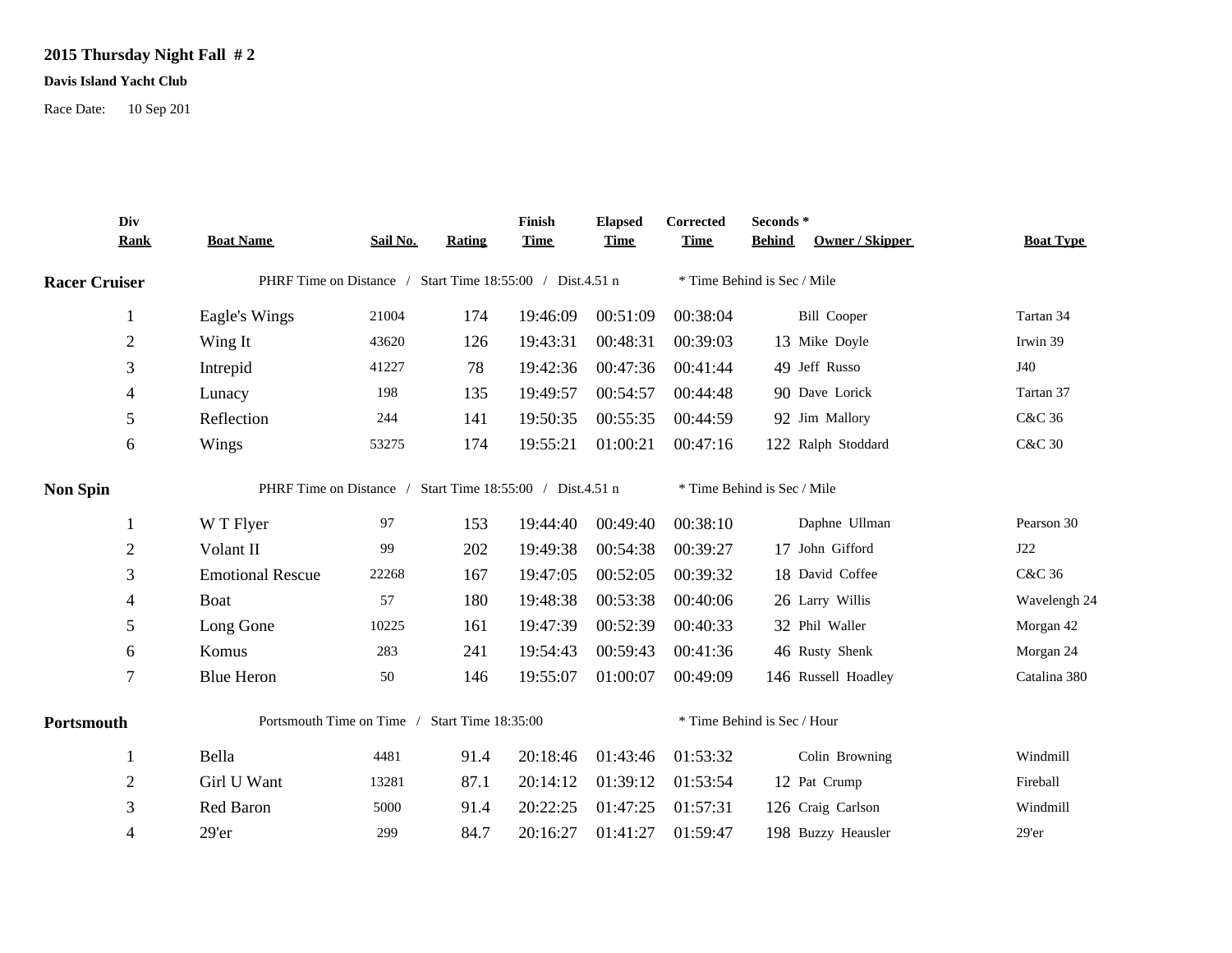| <b>Spin B</b> |                | PHRF Time on Distance / Start Time 18:45:00 / Dist.6.81 n |        |     |          |          | * Time Behind is Sec / Mile |                             |                    |  |  |  |
|---------------|----------------|-----------------------------------------------------------|--------|-----|----------|----------|-----------------------------|-----------------------------|--------------------|--|--|--|
|               | $\mathbf{1}$   | Bay Wolf                                                  | 40177  | 132 | 20:11:13 | 01:26:13 | 01:11:14                    | John Brennan                | S <sub>2</sub> 9.1 |  |  |  |
|               | $\mathbf{2}$   | Abracadabra                                               | 511    | 156 | 20:14:38 | 01:29:38 | 01:11:56                    | 6 Emily Kropp               | Wavelength 24      |  |  |  |
|               | 3              | Alliance                                                  | 734    | 111 | 20:09:47 | 01:24:47 | 01:12:11                    | 8 Bob Glaser/ Tom Berry     | Capri 30           |  |  |  |
|               | $\overline{4}$ | Privateer                                                 | 282    | 132 | 20:12:49 | 01:27:49 | 01:12:50                    | 14 Chris Jones              | S <sub>2</sub> 9.1 |  |  |  |
|               | 5              | Tenacity                                                  | 241    | 132 | 20:12:52 | 01:27:52 | 01:12:53                    | 15 Ken Hardy                | Laser 28           |  |  |  |
|               | 6              | Junior                                                    | 41186  | 123 | 20:12:19 | 01:27:19 | 01:13:21                    | 19 Frank Selph Jr           | J27                |  |  |  |
|               | $\tau$         | Dr Bligh                                                  | $30\,$ | 132 | 20:22:38 | 01:37:38 | 01:22:39                    | 101 Mike Maher              | S <sub>2</sub> 9.1 |  |  |  |
| <b>RAF</b>    | $10\,$         | Untouchable                                               | 11     | 111 | 19:39:59 |          |                             | Allen Saunders              | Elliott 770        |  |  |  |
| <b>RAF</b>    | 10             | Forerunner                                                | 23656  | 132 | 19:47:12 |          |                             | Tim Ruman/ Frank Selph      | <b>J30</b>         |  |  |  |
| Melges 24     |                | PHRF Time on Distance / Start Time 18:40:00 / Dist.6.81 n |        |     |          |          | * Time Behind is Sec / Mile |                             |                    |  |  |  |
|               | 1              | Firewater                                                 | 687    | 75  | 19:54:45 | 01:14:45 | 01:06:14                    | George Haynie               | Melges 24          |  |  |  |
|               | $\overline{2}$ | Wicked Witch                                              | 719    | 75  | 19:55:44 | 01:15:44 | 01:07:13                    | 9 Joe Blouin                | Melges 24          |  |  |  |
| J24           |                | PHRF Time on Distance / Start Time 18:40:00 / Dist.6.81 n |        |     |          |          |                             | * Time Behind is Sec / Mile |                    |  |  |  |
|               | 1              | Kraken                                                    | 3203   | 171 | 20:12:03 | 01:32:03 | 01:12:38                    | Jeffrey Siewert             | J24                |  |  |  |
|               | $\sqrt{2}$     | Supernatural Fish                                         | 4190   | 171 | 20:13:50 | 01:33:50 | 01:14:25                    | 16 Kat & Brian Malone       | J24                |  |  |  |
| RAF           | $\sqrt{6}$     | Rabble Rouser                                             | 292    | 171 |          |          |                             | Scott MacGregor             | J24                |  |  |  |
| RAF           | 6              | Ragged Edge                                               | 154    | 171 | 20:06:18 |          |                             | Dan Kresge                  | J24                |  |  |  |
| <b>RAF</b>    | 6              | Sabotage                                                  | 1858   | 171 |          |          |                             | Nate Vilardebo              | J24                |  |  |  |
| Spin A        |                | PHRF Time on Distance / Start Time 18:50:00 / Dist.6.81 n |        |     |          |          |                             | * Time Behind is Sec / Mile |                    |  |  |  |
|               | $\mathbf{1}$   | No Limit                                                  | 39526  | 42  | 20:01:50 | 01:11:50 | 01:07:04                    | Burns/Hobbs/ Zonnenberg     | Farr 395           |  |  |  |
|               | $\overline{2}$ | Rocket                                                    | 48     | 72  | 20:08:22 | 01:18:22 | 01:10:12                    | 28 Tarry Grimsdale          | <b>J35</b>         |  |  |  |
|               | 3              | <b>Morning Glory</b>                                      | 97092  | 72  | 20:08:33 | 01:18:33 | 01:10:23                    | 29 Leslie Fisher            | Schock 35          |  |  |  |
|               | 4              | Fire & Ice                                                | 83198  | 81  | 20:14:48 | 01:24:48 | 01:15:36                    | 75 George Cussins           | J105               |  |  |  |
|               | 5              | Hot Water                                                 | 42696  | 72  | 20:14:08 | 01:24:08 | 01:15:58                    | 78 Jose Suarez Hoyos        | <b>J35</b>         |  |  |  |
|               | 6              | Jo Jo                                                     | 202    | 96  | 20:17:52 | 01:27:52 | 01:16:58                    | 87 Ray Dunn                 | Olson 30           |  |  |  |
|               |                |                                                           |        |     |          |          |                             |                             |                    |  |  |  |